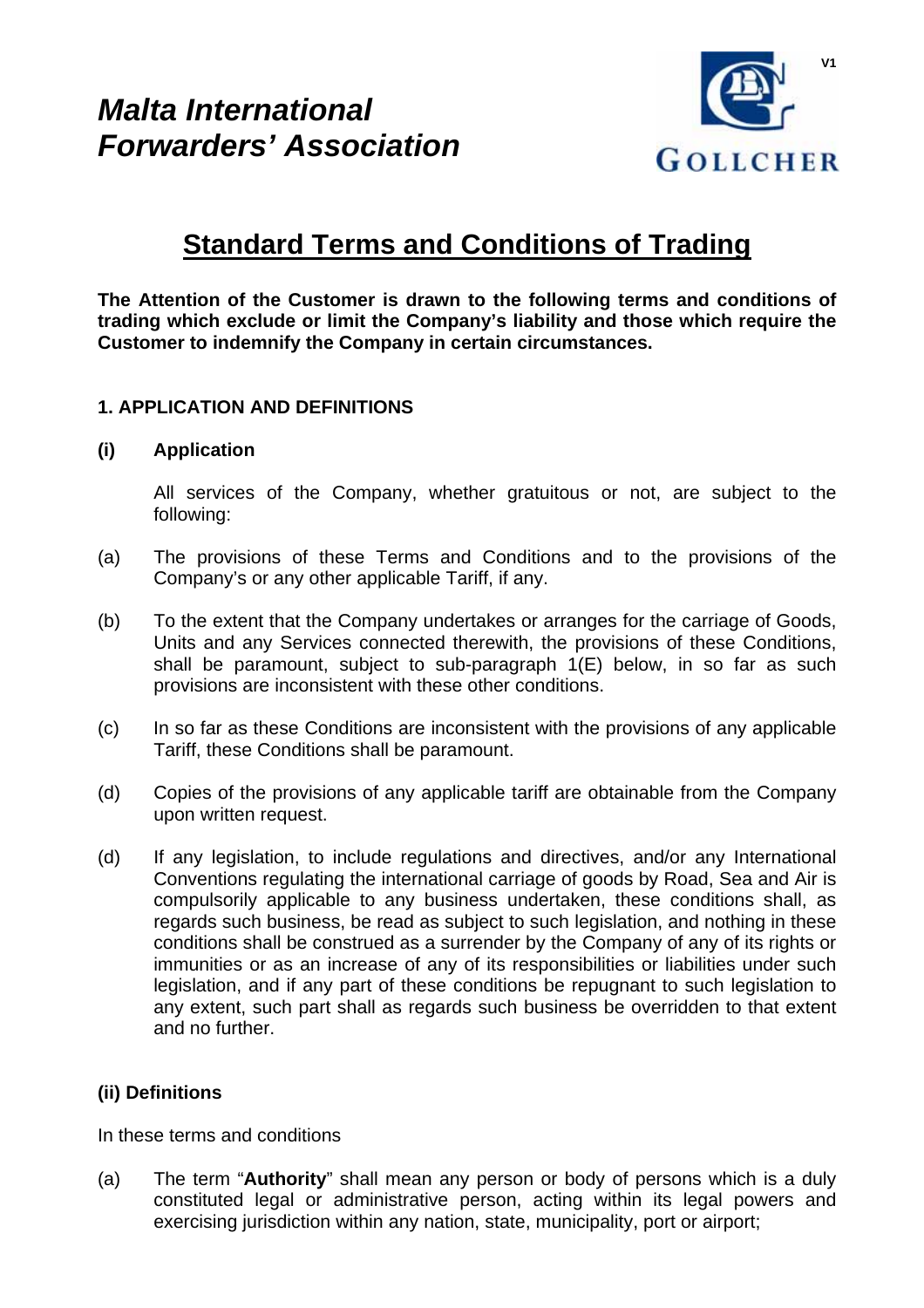- (b) The term "**Company**" shall mean a "Gollcher Company Ltd" and / or "Gollcher Air Express Ltd" and / or "O.F. Gollcher & Sons Ltd" trading under these conditions;
- ;
- (c) The term "**Unit**" shall mean any Transport Unit, Flexitank, Trailer, Transportable Tank, Flat-rack, or any other article of transport used to carry or consolidate goods and any equipment of or connected thereto and in respect of which the Company performs or is requested to perform any service or which enters the Company's depot in connection with such service;
- (d) The term "**Customer**" shall mean any person at whose request or on whose behalf the Company undertakes any business or provides a service and any person having any rights or obligations under any contract whatsoever concluded with the Company or as a result of that person's activity in connection with such services;
- (e) The term "**Goods**" shall mean the cargo as well as transport units, pallets or similar articles of transport or packaging, in respect of which the Company provides or is requested to provide a service;
- (f) The Term "**Dangerous Goods**" shall mean goods which are officially classified as hazardous and includes goods which are or may become of a dangerous, inflammable, radioactive, noxious or damaging nature and goods likely to harbour or encourage vermin or other pests;
- (g) The term "**Goods of High Value**" shall include but not be limited to bullion, precious stones, bank notes or coins, bonds, negotiable instruments or securities of any kind, cigarettes, spirits, precious metal objects, precious jewellery, valuable works of art, antiques, historical artefacts and bloodstock, computers/hand held electronic products/mobile telephones (and electronic components of these)
- (h) The term "**in writing/written**" shall mean and include *inter alia* any telegram, telex, facsimile, e-mail, handwriting, processed or typewritten text or any recording by electronic means.
- (i) The term "**Owner**" shall mean and include the owner, shipper and consignee of goods or transport unit and any other person who is or who may become interested in the Goods and anyone acting on their behalf
- (j) The term "**Agent**" shall mean and include direct and indirect sub-contractors and their respective servants and agents.
- (k) The term "**Person**" shall mean and include persons or any body or bodies corporate;
- (l) The term "**Vehicle**" shall mean any motor vehicle (including but not limited to any lorry, van, trailer, crane, fork-lift truck or car) in respect of which the Company performs or is requested to perform any service or which enters the Company's depot in connection with such service.
- (m) The term **"SDR"** means the Special Drawing Right as it is defined by the International Monetary Fund.
- (n) Except where the context otherwise requires, words denoting the singular include the plural and the masculine include the feminine and vice versa.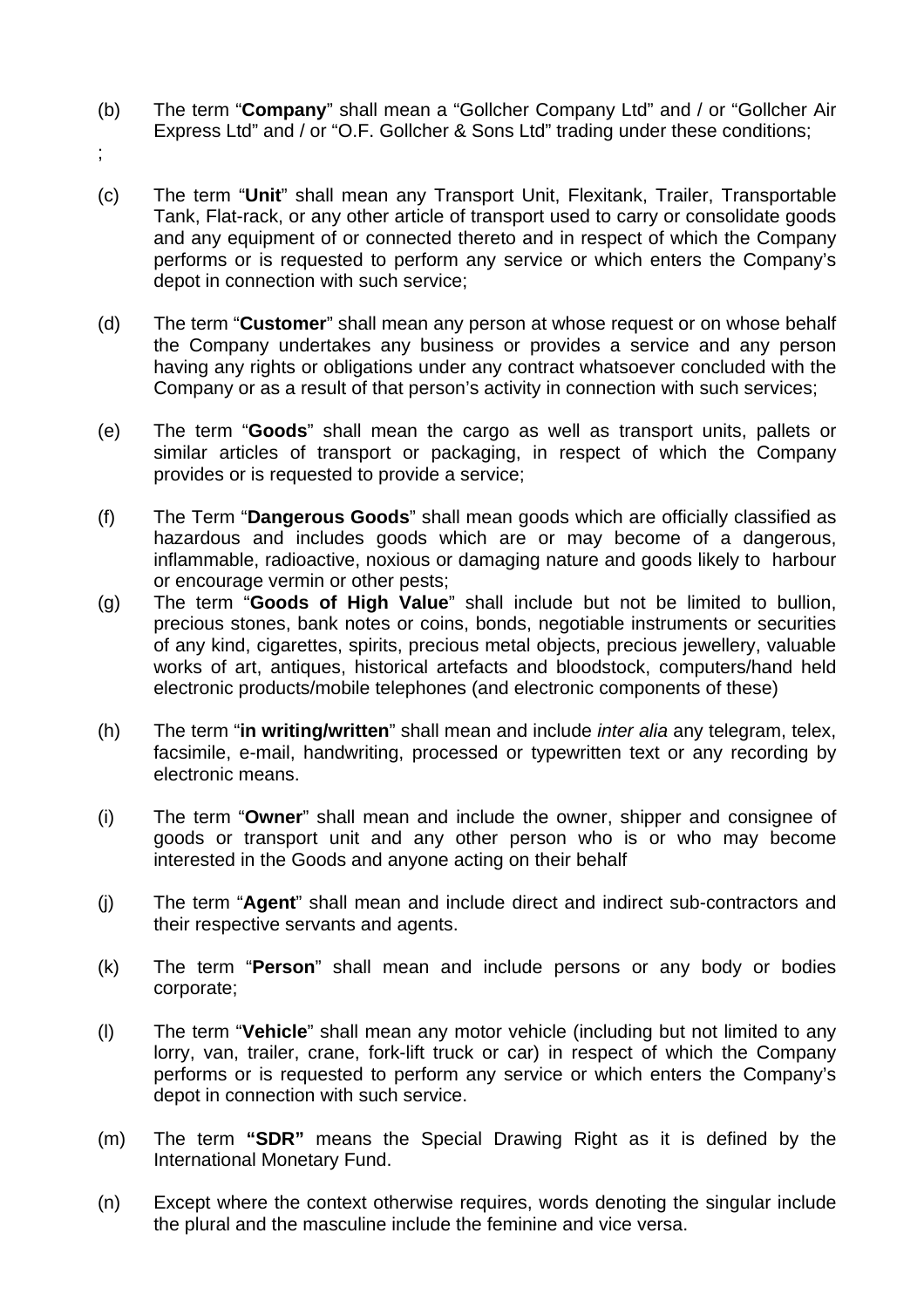# **2. SERVICES PROVIDED TO THE CUSTOMER**

The Company shall undertake to provide or to make arrangements for the provision of the following services to the Customer:

- (i) the carriage of goods and/or the arrangement for the carriage of goods and/or
- (ii) storage of goods whether temporary or otherwise and/or
- (iii) handling of goods and/or
- (iv) lifting of goods and/or
- (v) packaging and labelling of goods and/or
- (vi) renting and leasing of equipment, vehicles, machinery and/or
- (vii) renting and leasing of dry van units.

# **3. WARRANTY OF AGENCY**

The Customer warrants that he is either the owner of the Goods concerned or is duly authorised by such owner to accept these Conditions for and on such owner's behalf.

The Customer contracts and agrees with the Company on behalf of himself and as agent for all persons who have or may acquire any proprietary, possessory or other rights in respect of Goods, Units or Vehicles to be bound by the terms of these Conditions and by the terms of any applicable Tariff and warrants that he has the authority of all such persons to contract and to agree as aforesaid.

## **4. OBLIGATIONS OF THE CUSTOMER**

- (i) The Customer shall give sufficient and executable instructions in writing wherever possible.
- (ii) The Customer warrants that the description and particulars of the Goods and Units (including, but not limited to, weight, content, measure, quantity, condition, marks, numbers and value) are complete and correct and that the Goods are labelled and marked in compliance with all laws, regulations and requirements which may be applicable.
- (iii) The Customer warrants that the Goods and non-empty Units are properly packed in a manner adequate to withstand normal handling or storage and in compliance with all laws, regulations and requirements or official or recognized standards as may be applicable and in such condition as not to cause damage or injury to the property of the Company or to any other goods, whether by spreading of damp, infestation, leakage or the escape of fumes or substances or otherwise howsoever.
- (iv) Before presentation of the Goods for any of the services provided in Article 2 of these Standard Terms and Conditions of Trading, the Customer shall duly inform the Company in writing of any special precautions necessitated by the nature, weight or condition of the Goods and of any statutory duties specific to the Goods with which the Company may need to comply. The Customer also undertakes to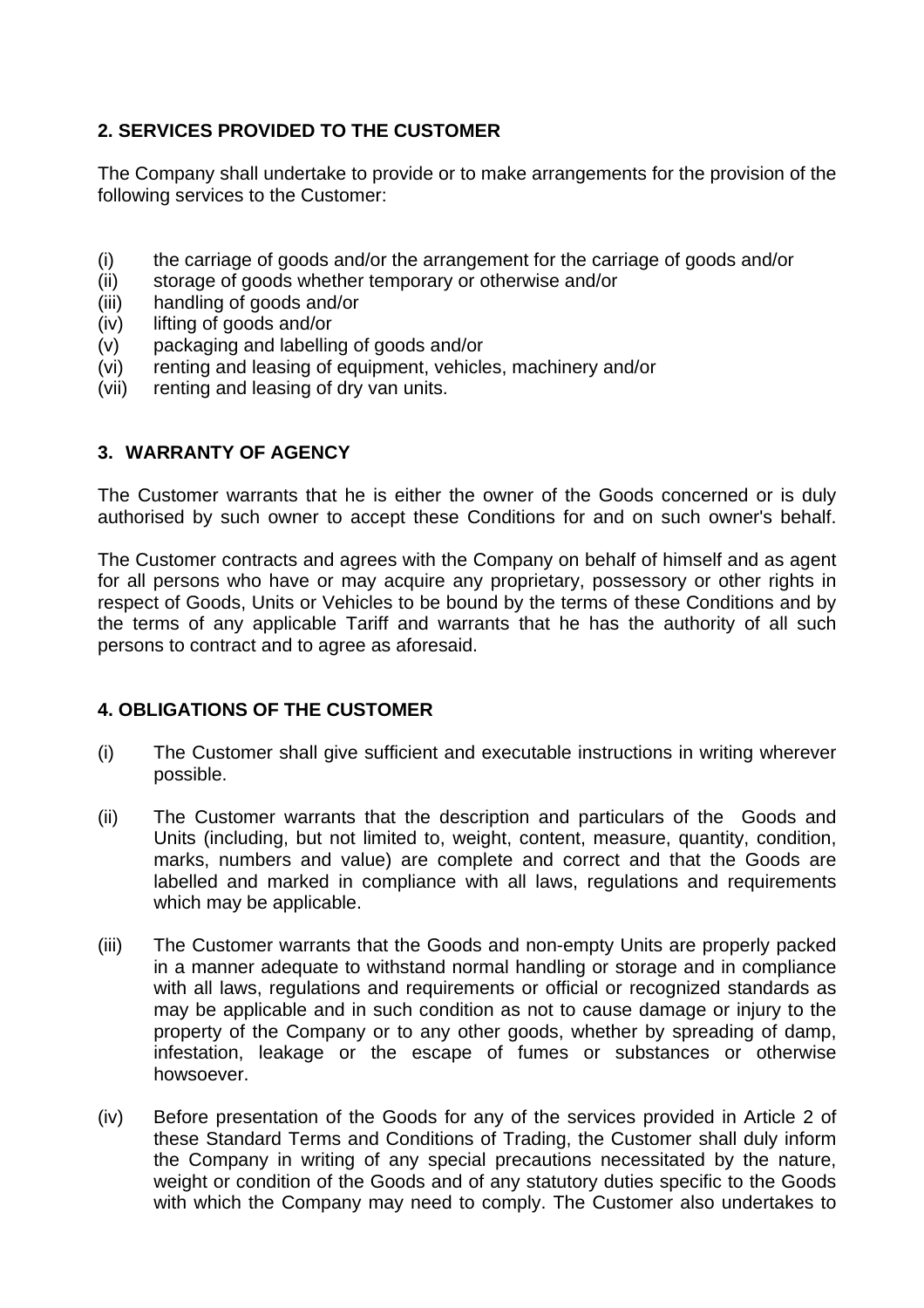supply the Company with any information concerning the nature of the Goods and their packaging as the Company may reasonably request.

(v) The owners or agents of the owners of the Goods undertake to reimburse the Company with all duties and taxes that the Company may be required to pay in respect of the Goods, except to the extent that the Company is required to accept responsibility for them in accordance with this Article.

## **5. GOODS OF A PARTICULAR NATURE**

- (i) Unless prior to acceptance of the Goods by the Company, the Company receives written notice containing all appropriate information, none whatsoever of such Goods will be construed to be Valuables, Dangerous Goods, human remains, live animals or plants and unless prior to acceptance of the Goods by the Company, the Company receives written notice containing all appropriate information, none of the Goods will be construed as to being of their very nature or as to containing substances the storage of which would require the obtaining of any consent or licence or which, if they escaped from their packaging, would or may cause pollution of the environment or harm to human health and to other cargo.
- (ii) If Goods in the opinion of the Company and/or any Authority constitute a risk to other goods, property, life or health such Goods may without notice be destroyed or otherwise dealt with at the sole discretion of the Company and at the risk and expense of the Customer.

## **6. GOODS OF HIGH VALUE**

Unless otherwise agreed in writing, the Customer undertakes that no Goods of High Value or requiring special use or handling shall be delivered to the Company and that the Company shall not be caused to deal with or handle such Goods. If such Goods are delivered without such agreement, the Goods may be refused receipt by the Company or stored elsewhere at the Customer's own risk and expense.

## **7. TEMPERATURE CONTROLLED GOODS**

- (a) Unless otherwise previously agreed in writing, the Customer undertakes that no Goods requiring temperature control will be delivered to the Company and that the Company shall not be caused to deal with or handle such Goods.
- (b) If the Company agrees to handle Goods which require temperature control, the Customer warrants and undertakes:
	- (i) to give written notice of the nature of the Goods and particular temperature range to be maintained and that the Unit has been properly pre-cooled or pre-heated as appropriate; that the Goods have been properly stuffed in the unit and that its thermostatic controls have been properly set. If the above requirements are not complied with, the Company shall not be liable for any loss of or damage to the Goods to the extent caused by such noncompliance.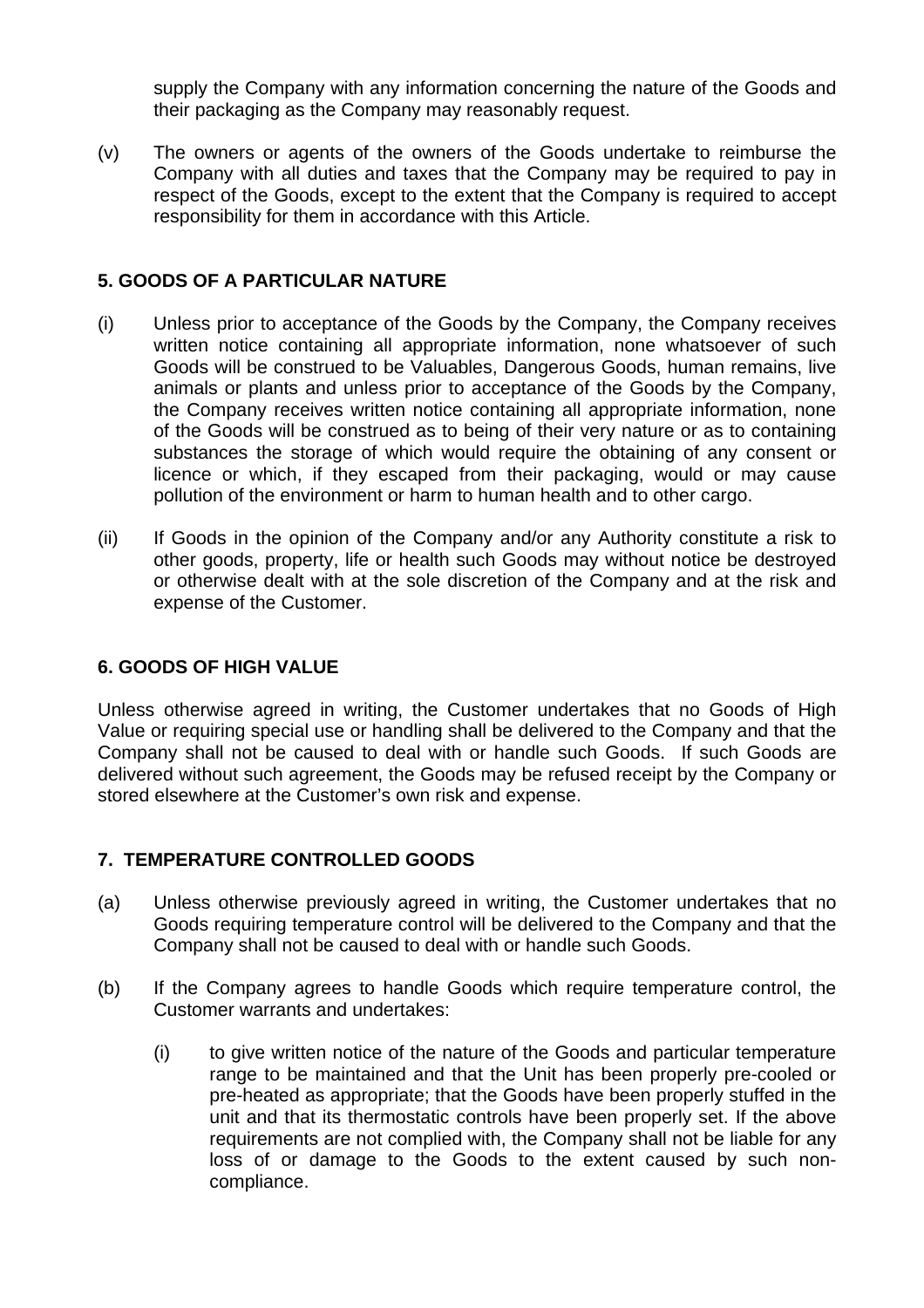(ii) that any refrigerated unit shall be in good working order at the time it is placed in the custody of the Company and to hold the Company harmless for any loss of or damage to the Goods directly or indirectly arising from any failure of the cooling mechanism of any refrigerated unit.

## **8. BREACH**

- $(i)$  If the Customer is in breach of Articles 5 or 6 or 7 above the Goods may without notice be refused receipt by the Company, be destroyed or otherwise dealt with at the sole discretion of the Company and at the risk and expense of the Customer.
- (ii) The Customer shall indemnify the Company against any loss or damage it suffers which is directly related to the breach, including all costs and expenses, judicial and extra-judicial incurred therein, and the Company's reasonable charges for reparation of the breach and its consequences.
- (iii) The Customer shall in addition pay an extra charge equal to the amount of any fine or penalty payable by the Company wholly or partly as a result of a breach by the Customer of this contract.

## **9. INDEMNITIES**

- (i) The Customer shall defend, indemnify and hold harmless the Company against all loss, damage, liability, costs and expense to the extent arising from:-
	- (a) any breach of the Customer's undertakings in accordance with the articles above;
	- (b) the act or omission of the Customer or the Owner or any person acting on their behalf;
	- (c) the Company complying with the instructions given by or on behalf of the Customer or Owner;
	- (d) the Company complying with the orders of an Authority with regard to the Goods;
	- (e) the handling, loading, stowage or unloading and of the Goods by the Customer or Owner or any person acting on their behalf;
	- (f) the nature of the Goods,
	- (g) the defective condition of or overweight Units or Vehicles, or
	- (h) any claims of a general average nature which may be made on the Company.
- (ii) The Customer shall defend, indemnify and hold harmless the Company against all duties, taxes and fines in respect of the Goods howsoever arising. Notwithstanding the foregoing, if the duty or tax arises from the physical loss or damage to the Goods for which the Company is liable under article 13 of these Conditions, the Customer having indemnified the Company may include such duty or tax in any claim arising under Article 4 of these Standard Terms and Conditions.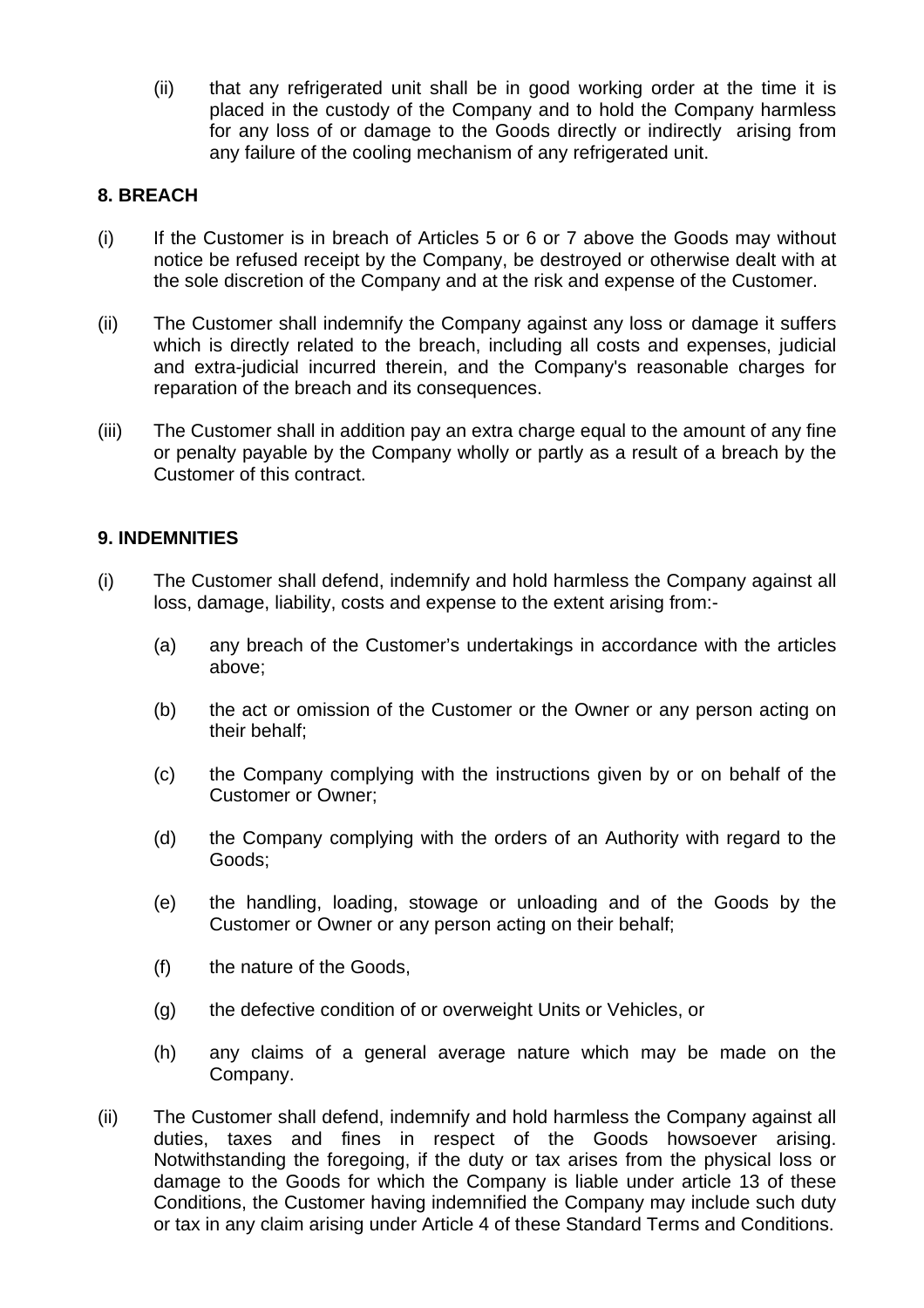- (iii) The Customer's Contract of Carriage, handling or temporary storage shall include a provision prohibiting the making of any claim against the Company, its servants or agents by the Carrier or party with whom the Customer has negotiated a contract of carriage, handling or storage and a provision that the Company, its servants and agents shall have the benefit of any provisions in such contract of carriage, handling or temporary storage excluding or limiting the liability of the Customer in respect of the Goods, Units or Vehicles.
- (iv) The Customer undertakes that no claim will be made against any servant or agent of the Company which imposes or attempts to impose upon any of them any liability whatsoever in connection with the Goods, Units or Vehicles and if any such claim should nevertheless be made, to indemnify the Company against all consequences thereof.
- (v) Without prejudice to the foregoing, every such servant or agent shall have the benefit of all provisions herein, as if such provisions were expressly for their benefit. In entering into this contract the Company, to the extent of those provisions, does so not only on its own behalf, but as agent and trustee for such servants and agents.
- (vi) The Customer shall defend, indemnify and hold harmless the Company from and against all claims, costs and demands whatsoever and by whomsoever made or preferred in excess of the liability of the Company under the terms of these Conditions and without prejudice to the generality of this article this indemnity shall cover all claims, costs and demands arising from or in connection with the negligence of the Company, its servants and agents.

## **10. RECEIPTS**

- (i) Goods, Units or Vehicles are not received by the Company until the person delivering has reported to the Company's reception office or area and in addition the Company has agreed to receive the Goods, Unit or Vehicle or until the Company has acknowledged receipt thereof in writing.
- (ii) The Company may refuse to receive load or unload any Goods, Units or Vehicles if the Company is not satisfied that arrangements have or will be made for the removal of such Goods, Units or Vehicles.

## **11. DELIVERY AND DISPOSAL**

- (i) If any Goods, Units or Vehicles are not removed from the Company's premises within fourteen (14) days of the Company having given notice to the Customer, the Company shall be entitled to remove or dispose of such Goods, Units or Vehicles at the sole discretion of the Company and at the risk and expense of the Customer.
- (ii) If at any time whatsoever, any Goods constitute a risk to other goods, property, life or health in the opinion of the Company or any Authority, such Goods may without notice be destroyed or otherwise dealt with at the sole discretion of the Company and at the risk and expense of the Customer.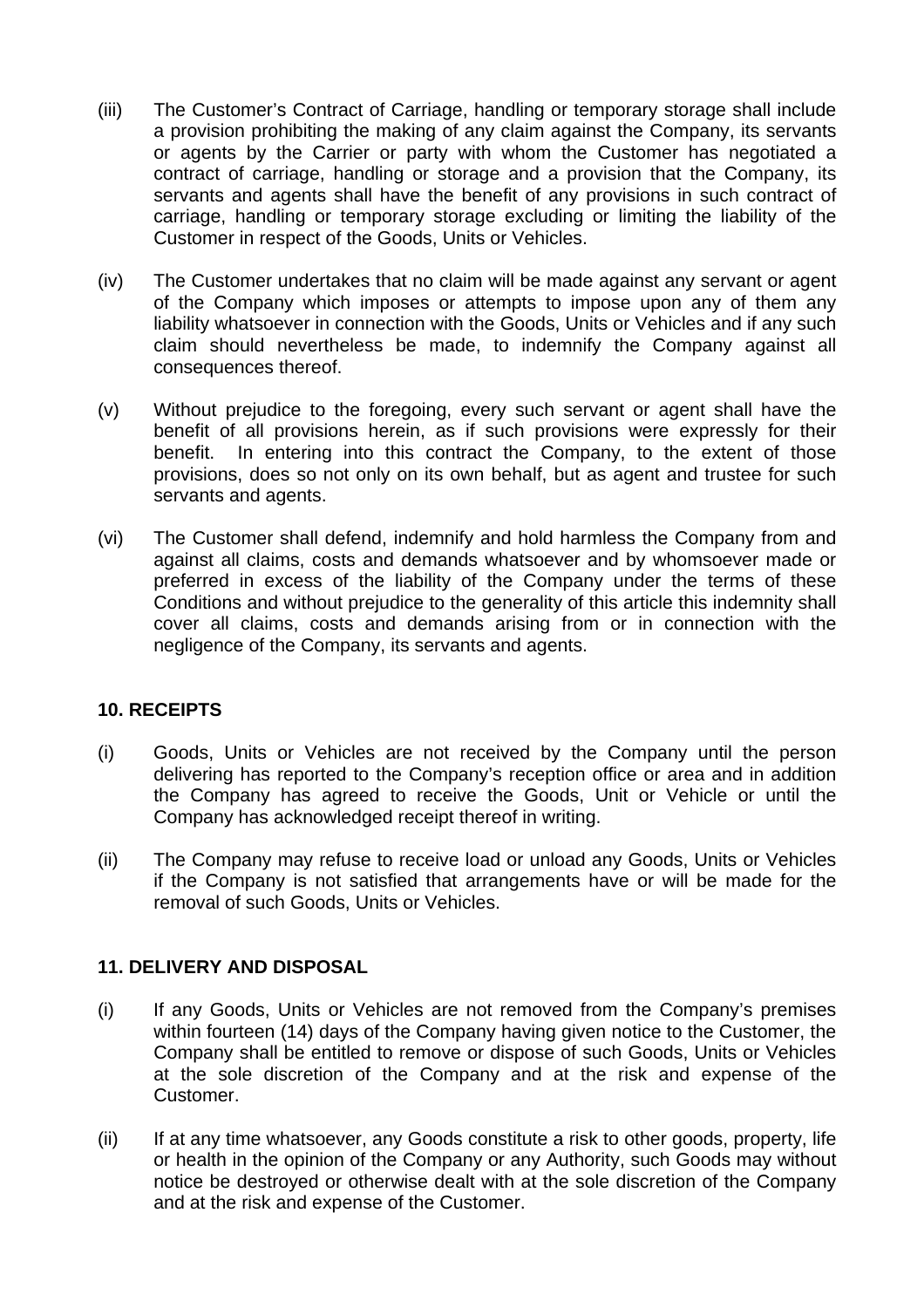(iii) Instructions contained in the Customer's Contract of Carriage, delivery order or other documents shall entitle the Company to deliver to the bearer thereof notwithstanding that such contract of carriage, delivery order, or other document provides for delivery to another named party or to his order. The Company is entitled to assume that the person presenting such contract of carriage, delivery order or other document is the person lawfully entitled to take delivery. The Company is not required to verify signatures appearing on such contract of carriage, delivery order or other document. It will accept the document on good faith and at face value.

## **12. INSPECTION OF THE GOODS AND/OR VEHICLES**

The Company will inform the Customer of any discrepancies to Goods ascertained on receipt by or delivery from the Company and which are apparent upon reasonable inspection and if possible without affecting, as much as possible, the packaging of the Goods.

## **13. LIABILITY AND LIMITATION OF LIABILITY**

- (i) The Company shall not be liable for any loss and/or damage, whether sustained in the course of transit or whilst in temporary storage, to the units (as defined in 1 (B) above), Goods (as defined in 1 (E), (F) and (G) above, delay, duty, tax, rent, charges or demurrages or consequential loss, non-performance of any obligation, mis-delivery, misdirection, costs, expense, death or injury of whatsoever nature and howsoever caused except as specified in this article.
- (ii) Subject to the exclusions of liability in these Conditions, to the extent that it is proved that the claim arises from the negligence of the Company, its servants, agents or sub-contractors, the Company shall be liable for the type of loss or damage set out below subject to the financial limits stated.
	- (a) Physical loss of or damage to Goods, but not exceeding the lesser of: the value of the Goods lost, or the reasonable cost of repair in the case of damage, or 2 Special Drawing Rights per kilogram of the gross weight of the Goods lost or damaged.
	- (b) Misdirection of the Goods but not exceeding the lesser of: the cost of transporting the Goods to the correct destination by the mode of transport that would have applied in the absence of such misdirection less the cost that would have been incurred in transporting the Goods to the correct destination in the absence of such misdirection, or the value of the Goods misdirected, or 2 Special Drawing Rights per kilogram of the Goods misdirected.
	- (c) Loss of or damage as a direct result of failure to deliver or arrange delivery of goods, in a reasonable time but not exceeding the lesser of: The sum equal to twice the amount freight that would have been earned by the Company, or the value of the goods, or 2 Special Drawing Rights per kilogram of the goods.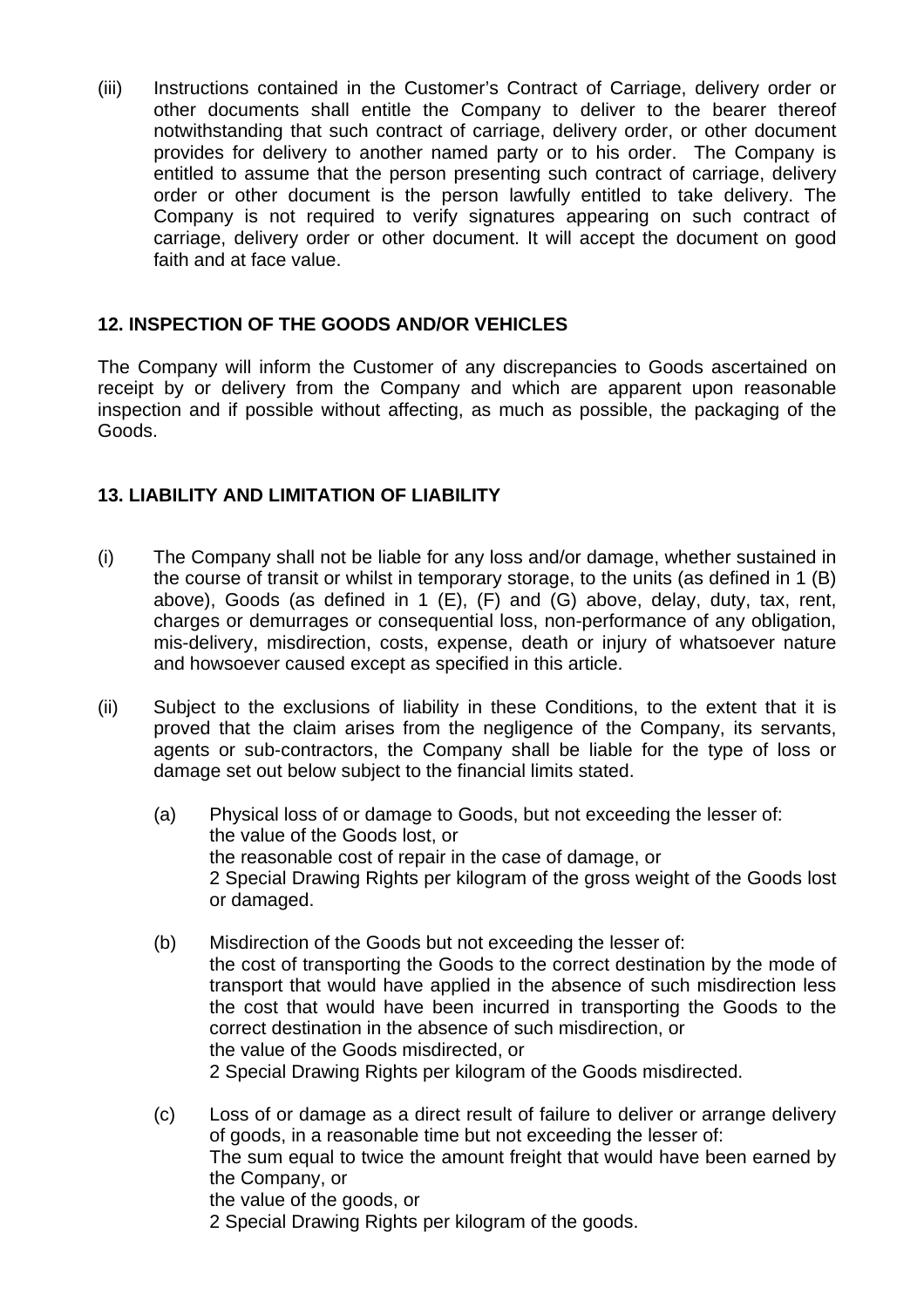(d) Physical loss of or damage to the Customer's owned or leased Unit or Vehicles, but not exceeding the lesser of:

the value of the Unit or Vehicle, or the reasonable cost of repair in the case of physical damage, or 2 Special Drawing Rights per kilogram.

- (e) Physical loss of or damage to property of any form other than that in Section 13 (a), (b), or (c), but not exceeding the lesser of: the value of the property lost, or the reasonable cost of repair in the case of damage, or 2 Special Drawing Rights per kilogram each event or events arising from a common cause.
- $(f)$  In the case of all other claims not exceeding the lesser of:-
	- (a) the amount of direct loss, or
	- (b) 75,000 Special Drawing Rights,
- (g) The Company shall not in any circumstances whatsoever be liable for indirect or consequential loss such as (but not limited to) loss of profit or loss of market.
- (iii) For the purposes of this Article,
	- (a) the value of Goods shall mean the invoice value added to the cost of freight (if paid) and insurance (if applicable) plus any Customs Duty or tax incurred on the Goods in respect of their carriage and not recoverable from any Authority or, in the absence of such value, the market value at the place where the Company received the Goods;
	- (b) the value of the Customer's Unit or Vehicle shall be taken to be its lease value if leased by the Customer and if owned by the Customer the value shall be taken to be the market value at the place where the loss or damage occurred;
	- (c) the value of property under article 13(ii[d]) is the market value at the place where the loss or damage occurred.
- (iv) The Company shall not incur any liability whatsoever for claims arising from:
	- (a) any act or omission of the Customer Or Owner or any person acting on their behalf,
	- (b) any acts of the Company conforming with the instructions given by or on behalf of the Customer or Owner,
	- (c) the act or order of any Authority,
	- (d) insufficiency or inadequate packaging or labeling of the Goods or Units except where such services have been provided by the Company,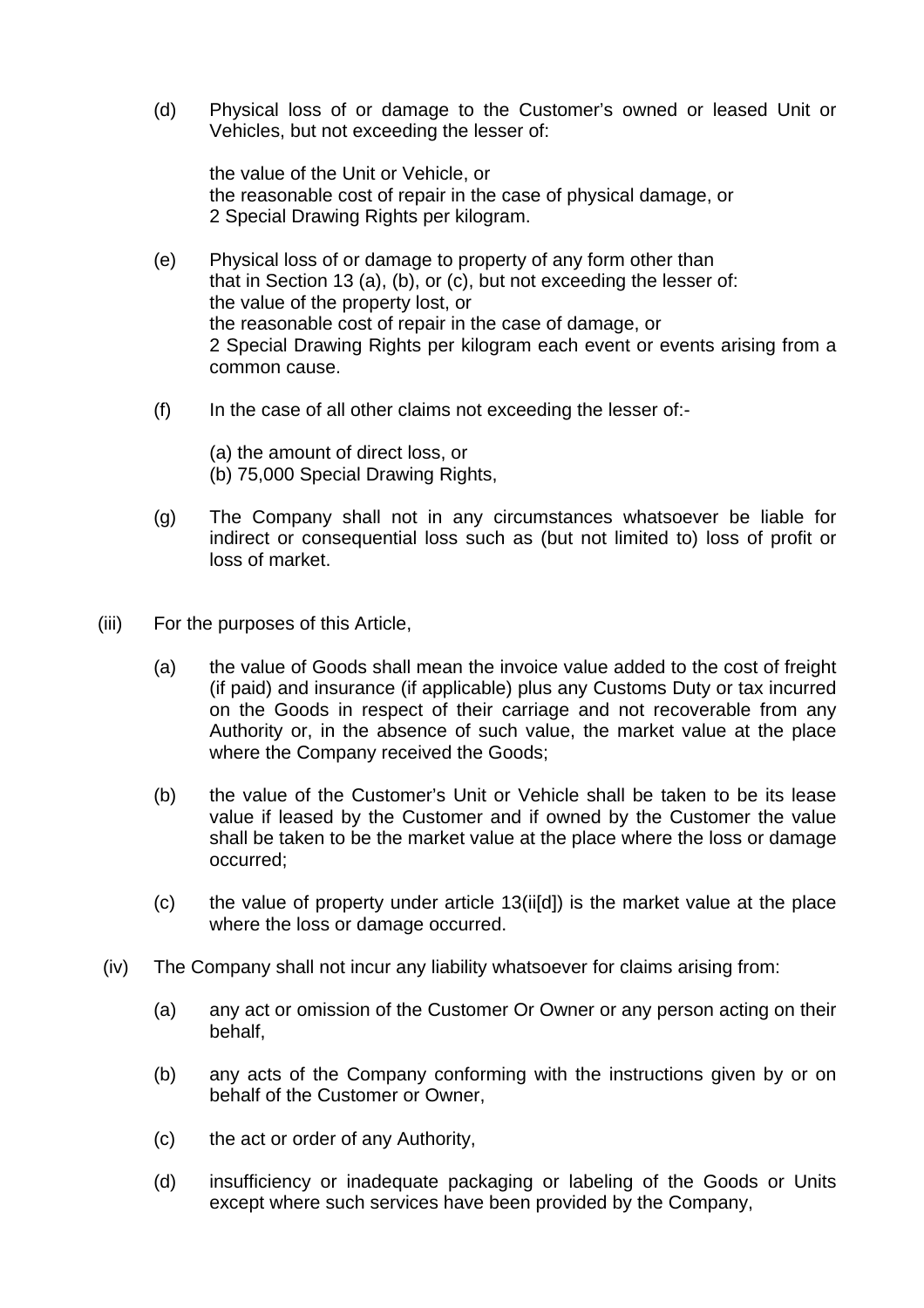- (e) the handling, loading, stowage or unloading of the Goods by the Customer or Owner or any person acting on their behalf,
- (f) the nature of the Goods,
- (g) the defective or overweight condition of Units or Vehicles
- (h) riots, civil commotions, strikes, lockouts, stoppage or restraint of labour,
- (i) explosion, fire, flood or storm,
- (j) breakdown of or failure of any handling equipment of the Company,
- (k) breakdown of, accident to, failure or interruption of or reduction in the mains electrical supply to the Company, it hereby being agreed that the Company is under no obligation whatsoever to have available any auxiliary Power supply,
- (l) any cause which the Company could not avoid and the consequences whereof it could not prevent by the exercise of reasonable diligence.

## **14. CHARGES**

- (i) The Customer shall pay to the Company as agreed all sums immediately when due without deduction or deferment on account of any claim, counterclaim or setoff.
- (ii) When the Company is instructed to collect freight, duties, charges or other expenses from any person other than the Customer, the Customer shall be responsible for the same on receipt of evidence of demand and non-payment by such other person when due.
- (iii) On all amounts overdue to the Company, the Company shall be entitled to interest, calculated at one per cent above the base rate established by The Central Bank of Malta applicable during the period that such amounts are overdue.
- (iv) The Company's contracted charges, which may be increased from time to time by at least one (1) day prior notice to the Customer, shall be payable free of any deductions at such periodic intervals as may have been agreed between the parties and in any event on the earlier of (a) the expiry of any agreed period of credit and (b) the time immediately before the removal of the Goods from the Company's custody or control.

### **15. LIEN**

The Company shall have a particular and general lien or similar charge on all Goods, Units and Vehicles, or documents relating thereto, in its possession for all sums due at any time from the Customer or Owner, entitling it to retain the goods as security for payment of all sums due from the Customer or any outstanding account whether relating to the Goods or not. Storage charges shall continue to accrue on any of the goods detained under lien or similar charge.

The Company shall be entitled, on at least 28 days notice in writing to the Customer, to sell or dispose of or deal with such Goods or documents, as agents for and at the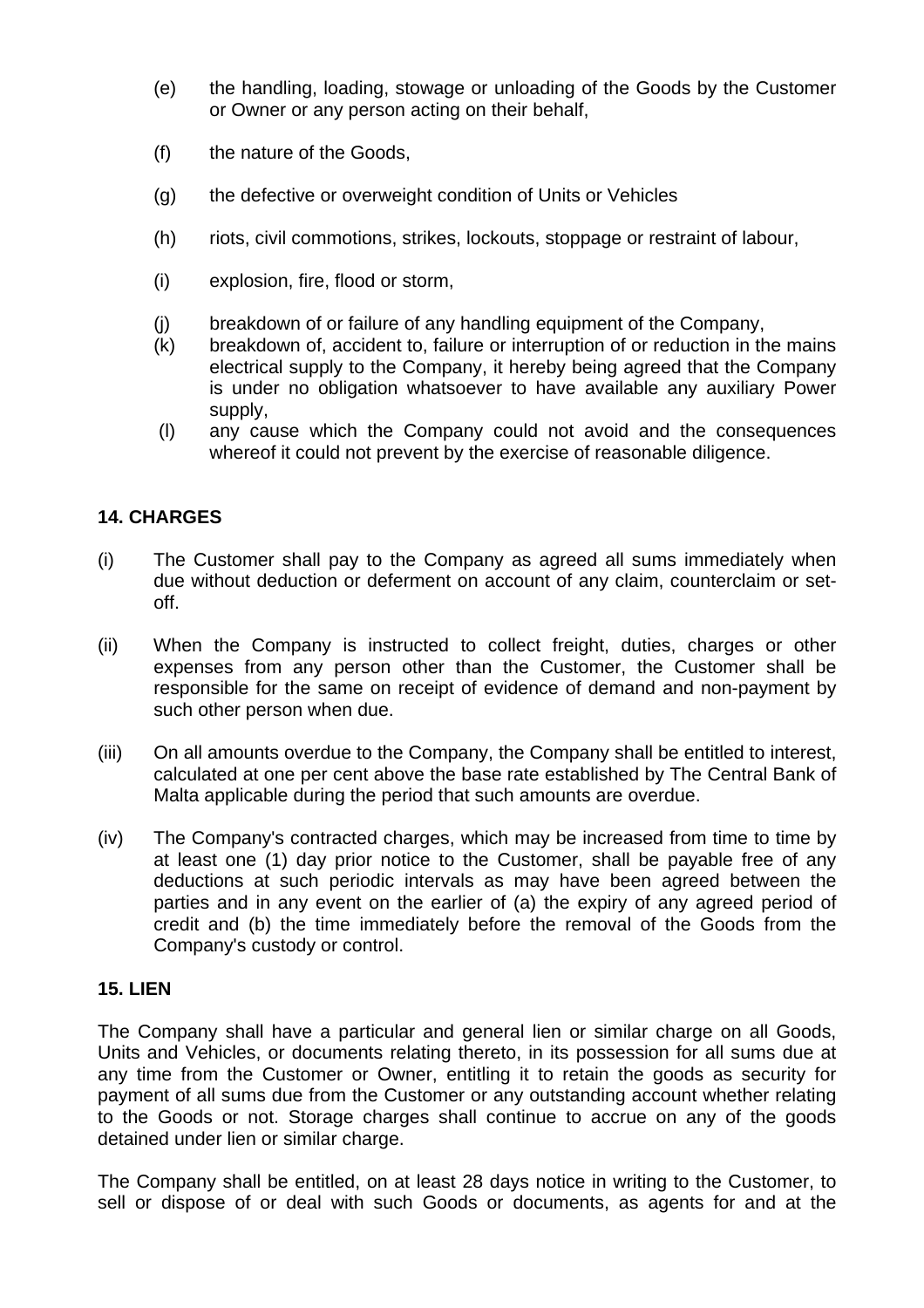expense of the Customer and apply the proceeds in or towards the payment of such sums.

#### **16. INSURANCE**

The Company does not provide insurance cover for the Goods being carried and the customer may, if he so wishes, make arrangements to effect insurance cover for the Goods.

#### **17. TIME LIMIT**

The Company shall be discharged of all liability:

- (i) in respect of damages, unless the Company has been given a reasonable time period in which to survey such damage except where it was not reasonably possible for the Company to be given such opportunity,
- (ii) in respect of loss or damage at the Company's premises of any Unit or Vehicle, unless written notice of such loss or damage is received within five working days of the date when such Unit or Vehicle left the Company's premises or, if lost, when such Unit or Vehicle should have left the Company's depot,
- (iii) in respect of all claims, unless within 9 (nine) months from the date of delivery of the goods to the Customer, suit is brought against the Company in the proper forum and written notice thereof received by the Company.

#### **18. MISCELLANEOUS**

- (i) Any notice given by the Company to the Customer shall be duly given if left at or sent by mail to the last known address of the Customer or by facsimile or electronic transmission to the last notified number and/or address and such notice or account shall if posted be deemed to have been given 2 working days after posting and, if by facsimile or electronic mail, the next working day.
- (iii) The defences and limits of liability provided for by these Conditions shall apply in any action against the Company and each exclusion and liability in these Conditions exists separately and cumulatively.
- (iii) No servants or agents of the Company shall have power to waive or vary any of the terms hereof unless such waiver or variation is in writing and is specifically authorized or ratified in writing by a director or officer of the Company who has the actual authority of the Company so to waive or vary.
- (iv) When reasonably necessary and at the discretion of the Company the Goods may be carried, stored or handled with other compatible goods or handled between stores.
- (v) The Customer and the Owner shall not take any proceedings against any employee or sub-contractor of the Company for a claim.